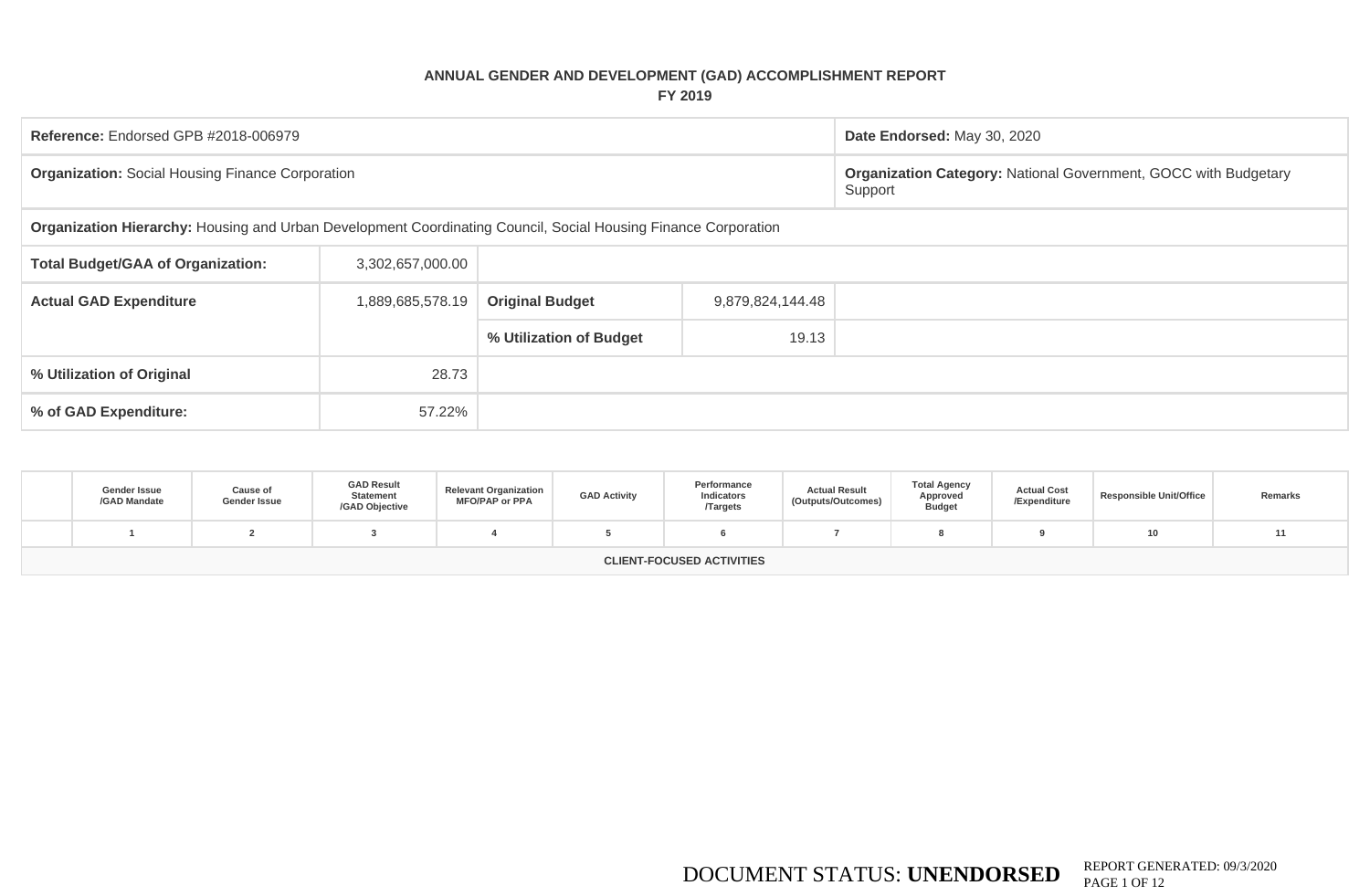|                | <b>Gender Issue</b><br>/GAD Mandate                                                                                                                                                                                                                                                                                                                                                                                                                                                                                                                                                | Cause of<br><b>Gender Issue</b>                                                                                                           | <b>GAD Result</b><br><b>Statement</b><br>/GAD Objective                                                                                                                                                        | <b>Relevant Organization</b><br><b>MFO/PAP or PPA</b>       | <b>GAD Activity</b>                                                                                                                                                        | Performance<br>Indicators<br><b>Targets</b>                                                                                                                                                                                                                               | <b>Actual Result</b><br>(Outputs/Outcomes)                                                                                                                                                                                                                                                                                                                 | <b>Total Agency</b><br>Approved<br><b>Budget</b>                                                                                                     | <b>Actual Cost</b><br>/Expenditure            | <b>Responsible Unit/Office</b>                                                                                    | Remarks                                                                                                                                                |
|----------------|------------------------------------------------------------------------------------------------------------------------------------------------------------------------------------------------------------------------------------------------------------------------------------------------------------------------------------------------------------------------------------------------------------------------------------------------------------------------------------------------------------------------------------------------------------------------------------|-------------------------------------------------------------------------------------------------------------------------------------------|----------------------------------------------------------------------------------------------------------------------------------------------------------------------------------------------------------------|-------------------------------------------------------------|----------------------------------------------------------------------------------------------------------------------------------------------------------------------------|---------------------------------------------------------------------------------------------------------------------------------------------------------------------------------------------------------------------------------------------------------------------------|------------------------------------------------------------------------------------------------------------------------------------------------------------------------------------------------------------------------------------------------------------------------------------------------------------------------------------------------------------|------------------------------------------------------------------------------------------------------------------------------------------------------|-----------------------------------------------|-------------------------------------------------------------------------------------------------------------------|--------------------------------------------------------------------------------------------------------------------------------------------------------|
|                |                                                                                                                                                                                                                                                                                                                                                                                                                                                                                                                                                                                    | $\overline{2}$                                                                                                                            | 3                                                                                                                                                                                                              |                                                             | 5                                                                                                                                                                          | -6                                                                                                                                                                                                                                                                        | $\overline{7}$                                                                                                                                                                                                                                                                                                                                             |                                                                                                                                                      | -9                                            | 10                                                                                                                | 11                                                                                                                                                     |
| $\overline{1}$ | Information on rights<br>to housing and safe<br>communities not fully<br>cascaded to<br>prospective urban<br>poor member<br>beneficiaries/RA<br>9710 of IRR, Sec 24<br>A1 states that<br>"Ensure full<br>participation and<br>involvement of<br>women in land use.<br>zoning and<br>community planning<br>and development<br>through capability<br>building and skills<br>training in shelter<br>and urban<br>development" Sec 24<br>A8 states that<br>"Ensure women's<br>participation in the<br>development of land<br>use plans and<br>implementation of<br>zoning ordinances." | Information on rights<br>to housing and safe<br>communities not fully<br>cascaded to<br>prospective urban<br>poor member<br>beneficiaries | Ensure awareness<br>and involvement of<br>women on issues on<br>housing rights and<br>safe/livable<br>communities through<br>capability building and<br>skills training in<br>shelter and urban<br>development | MFO: 100% Good<br>Governance<br>conditions complied<br>with | Conduct learning<br>exchange through<br><b>Barangay Shelter</b><br>Planning to identify<br>prospective member<br>beneficiaries who<br>belong in the<br>marginalized sector | No. of prospective<br>women member<br>beneficiaries - Three<br>Hundred (300)<br>prospective women<br>member<br>beneficiariesis<br>involved in the<br>community planning<br>and able to<br>understand their<br>need to participate in<br>the community<br>mortgage program | Capacity Building<br>for PPVHOAI<br><b>Gender Spatial</b><br>planning and<br>design-19 Male<br>and 41 Female<br>Leadership<br>Develoment and<br>Organizational<br>Strenthening and<br>consultation-23<br>Male and 74<br>Female Gender<br>Perspective in<br>Spatial Planning<br>and Design-4<br>Male and 6<br>Female-----Total<br>46 Male and 111<br>Female | Travel<br>170,000.00<br>Rental<br>30,000.00<br>Other<br>Professional<br>97,500.00<br>Representation<br>102,500.00<br>GAA<br><b>GAA</b><br>GAA<br>GAA | 334,242.28<br><b>GAA</b><br>GAA<br>GAA<br>GAA | <b>HEAD OFFICE and</b><br><b>ALL REGIONAL</b><br><b>OFFICES</b><br>Head Office and All<br><b>Regional Offices</b> | Partially Done. Few<br>numbers of attendees<br>as most of the<br>scheduled participants<br>cannot sacrifice their<br>day job to attend the<br>activity |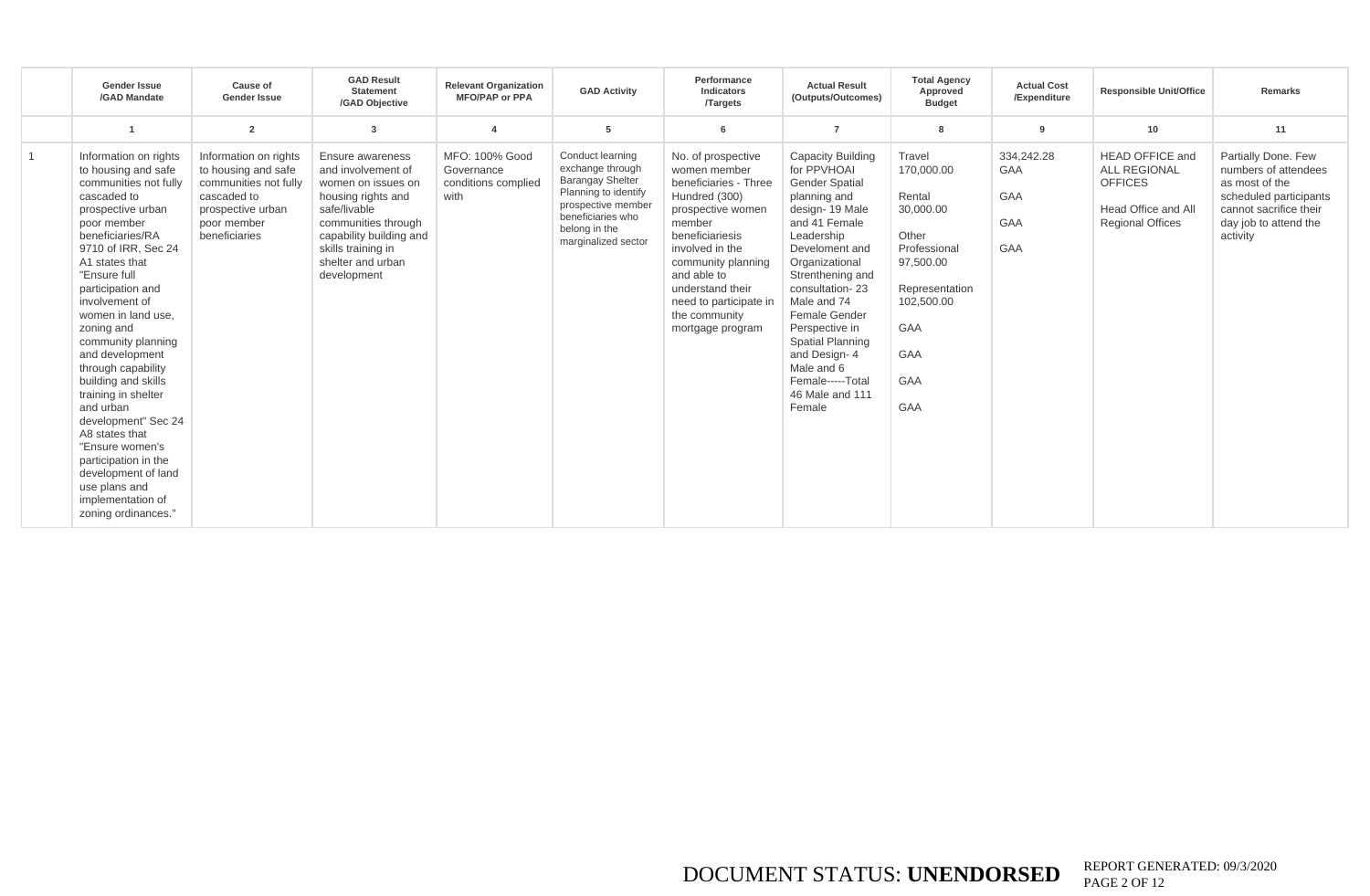|                | <b>Gender Issue</b><br>/GAD Mandate                                                                                                                                                                                       | Cause of<br><b>Gender Issue</b>                                                                                                        | <b>GAD Result</b><br><b>Statement</b><br>/GAD Objective                                                                                                                                                                                                                       | <b>Relevant Organization</b><br><b>MFO/PAP or PPA</b>       | <b>GAD Activity</b>                                                                           | Performance<br>Indicators<br><b>Targets</b>                                                                                                                                                                                                                                        | <b>Actual Result</b><br>(Outputs/Outcomes)                                                                                                                                                                                                                                                                                                                       | <b>Total Agency</b><br>Approved<br><b>Budget</b>                                                                                                                | <b>Actual Cost</b><br>/Expenditure           | <b>Responsible Unit/Office</b>                                                                                    | Remarks                                                                                                                                                                                                                                                                                                                                                                                                                                                                                                                                                                                                          |
|----------------|---------------------------------------------------------------------------------------------------------------------------------------------------------------------------------------------------------------------------|----------------------------------------------------------------------------------------------------------------------------------------|-------------------------------------------------------------------------------------------------------------------------------------------------------------------------------------------------------------------------------------------------------------------------------|-------------------------------------------------------------|-----------------------------------------------------------------------------------------------|------------------------------------------------------------------------------------------------------------------------------------------------------------------------------------------------------------------------------------------------------------------------------------|------------------------------------------------------------------------------------------------------------------------------------------------------------------------------------------------------------------------------------------------------------------------------------------------------------------------------------------------------------------|-----------------------------------------------------------------------------------------------------------------------------------------------------------------|----------------------------------------------|-------------------------------------------------------------------------------------------------------------------|------------------------------------------------------------------------------------------------------------------------------------------------------------------------------------------------------------------------------------------------------------------------------------------------------------------------------------------------------------------------------------------------------------------------------------------------------------------------------------------------------------------------------------------------------------------------------------------------------------------|
|                |                                                                                                                                                                                                                           | $\overline{2}$                                                                                                                         | 3                                                                                                                                                                                                                                                                             |                                                             | 5                                                                                             |                                                                                                                                                                                                                                                                                    |                                                                                                                                                                                                                                                                                                                                                                  |                                                                                                                                                                 | 9                                            | 10                                                                                                                | 11                                                                                                                                                                                                                                                                                                                                                                                                                                                                                                                                                                                                               |
| $\overline{2}$ | Female headed<br>household of the<br>community are<br>unable to contribute<br>and help to continue<br>payment of loan<br>amortization/RA<br>9710 IRR Sec 26.<br>Right to Livelihood,<br>Credit, Capital and<br>Technology | Absence of potential<br>sources of income<br>forwomen headed<br>household<br>beneficiaries to<br>augment their<br>monthly amortization | Ensure that female<br>headed households<br>are not discriminated<br>in the provision of<br>relocation or<br>resettlement sites and<br>that access to<br>basicservices.<br>facilities, employment<br>and livelihood<br>opputunities are<br>responsive to the<br>needs of women | MFO: 100% Good<br>Governance<br>conditions complied<br>with | Conduct of various<br>livelihood skills<br>training cum<br>entrepreneurial<br>development for | No. of community<br>association's women<br>beneficiaries - One<br>Hundred Fifty (150)<br>women beneficiaries<br>attended and<br>developed their skills<br>through the<br>livelihood skills<br>training cum<br>entrepreneurial<br>development and<br>benefited from<br>start-up kit | Livelihood<br>Program and<br><b>Financial Literacy</b><br>Introduction to<br><b>Green Harvest</b><br>HOA-38 male and<br>41 Female Beauty<br>and Health<br><b>Livelihood Starter</b><br>in Zamboanga-14<br>male and 47<br><b>Female Financial</b><br><b>Literacy Training</b><br>and Workshop - 31<br>Male and 34<br>Female ----Total83<br>Male and 122<br>Female | Representation<br>1,085,000.00<br>Other<br>Professional<br>160,000.00<br>Travel<br>580,000.00<br>Rental<br>360,000.00<br><b>GAA</b><br>GAA<br>GAA<br><b>GAA</b> | 95,900.00<br><b>GAA</b><br>GAA<br>GAA<br>GAA | <b>HEAD OFFICE and</b><br><b>ALL REGIONAL</b><br><b>OFFICES</b><br>Head Office and All<br><b>Regional Offices</b> | Done. Financial literacy<br>training for the key<br>implementer and<br>in-house operation<br>personnel as we include<br>financial literacy in the<br>basic capacity building<br>and this was also with<br>several community<br>partners. We are<br>including this training as<br>a basic kit to capacitate<br>partner homeowners<br>and prospective<br>members in their<br>finances. Realignment<br>of the remaining funds<br>to aid in the relief<br>operation in the<br>Mindanao Earthquake<br>and Isabela Typhoon as<br>we gave away basic<br>necessities to the<br>displaced women and<br>men in the region. |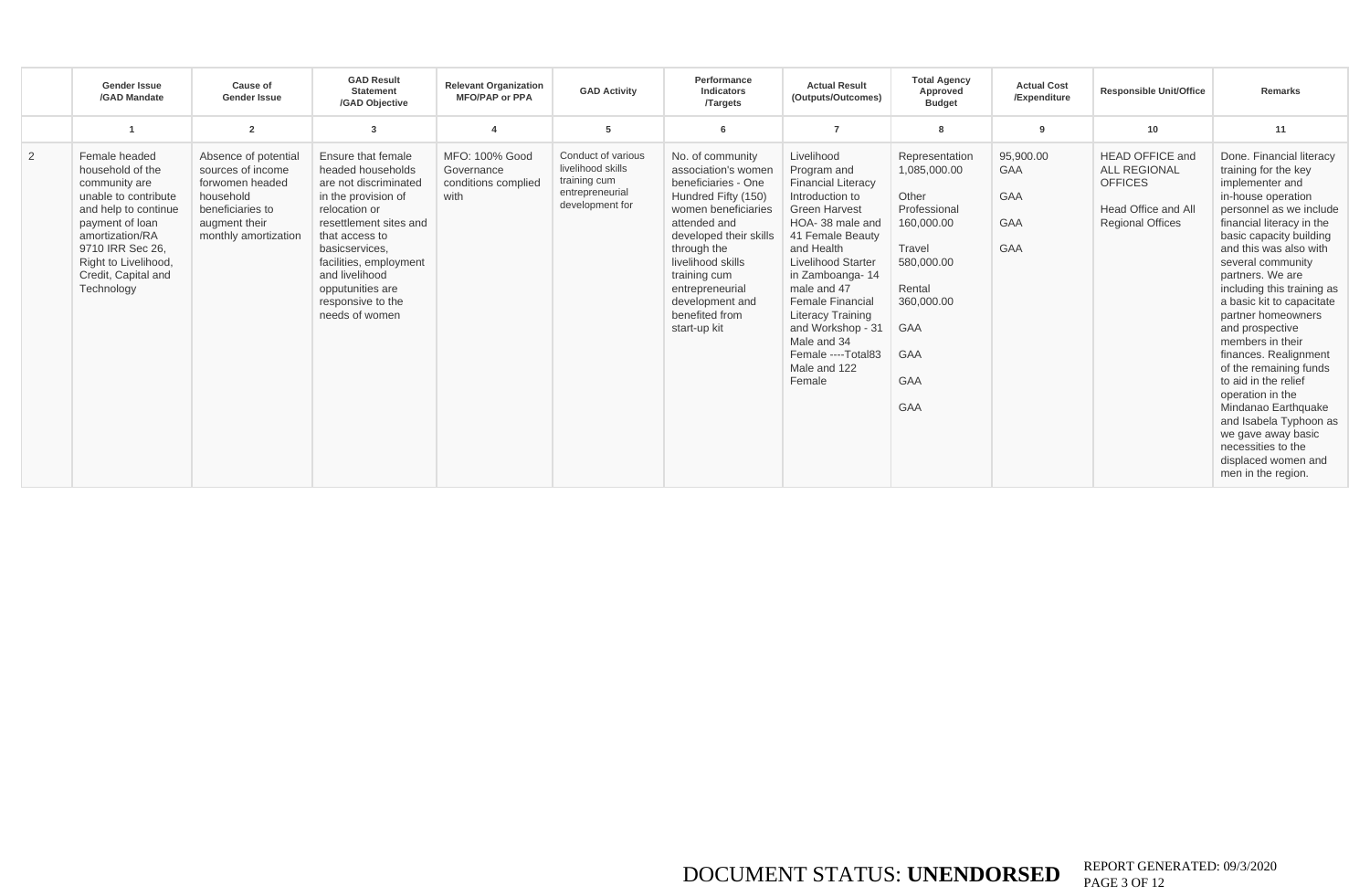|   | Gender Issue<br>/GAD Mandate                                                                                                                                                                                                                                                                | Cause of<br><b>Gender Issue</b>                                                                                                               | <b>GAD Result</b><br><b>Statement</b><br>/GAD Objective                                                                                                                                            | <b>Relevant Organization</b><br><b>MFO/PAP or PPA</b>       | <b>GAD Activity</b>                                                                                                                                                                                                                                       | Performance<br>Indicators<br><b>Targets</b>                                                                                                                               | <b>Actual Result</b><br>(Outputs/Outcomes)                                                                                                                                                                                                                                                                                                                     | <b>Total Agency</b><br>Approved<br><b>Budget</b>                                                                                              | <b>Actual Cost</b><br>/Expenditure     | <b>Responsible Unit/Office</b>                                                | Remarks |
|---|---------------------------------------------------------------------------------------------------------------------------------------------------------------------------------------------------------------------------------------------------------------------------------------------|-----------------------------------------------------------------------------------------------------------------------------------------------|----------------------------------------------------------------------------------------------------------------------------------------------------------------------------------------------------|-------------------------------------------------------------|-----------------------------------------------------------------------------------------------------------------------------------------------------------------------------------------------------------------------------------------------------------|---------------------------------------------------------------------------------------------------------------------------------------------------------------------------|----------------------------------------------------------------------------------------------------------------------------------------------------------------------------------------------------------------------------------------------------------------------------------------------------------------------------------------------------------------|-----------------------------------------------------------------------------------------------------------------------------------------------|----------------------------------------|-------------------------------------------------------------------------------|---------|
|   |                                                                                                                                                                                                                                                                                             | $\overline{2}$                                                                                                                                | 3                                                                                                                                                                                                  |                                                             | 5                                                                                                                                                                                                                                                         | -6                                                                                                                                                                        |                                                                                                                                                                                                                                                                                                                                                                |                                                                                                                                               | 9                                      | 10 <sup>1</sup>                                                               | 11      |
| 3 | Limited awareness<br>among women<br>member<br>beneficiaries of the<br>humanitarian<br>response during<br>emergencies and<br>how to recover from<br>it/RA 9710 IRR, Sec<br>24 Right to Housing,<br>in particular on<br><b>Disaster Risk</b><br>Reduction and<br>Management/Climate<br>Change | Limited information<br>on Disaster Risk<br>Reduction and<br>Management/Climate<br><b>Change Adaptation</b><br>cascaded to the<br>stakeholders | Increased capacity of<br>women to prepare for<br>humanitarian<br>emergencies and<br>recover from them<br>Women participate as<br>decisions makers in<br>all aspects of the<br>humanitarianresponse | MFO: 100% Good<br>Governance<br>conditions complied<br>with | Incorporate GAD in<br>the conduct of<br>training of trainer/<br>capacity<br>development<br>activities/orientation<br>on Disaster Risk<br>Reduction and<br>Management/Climate<br><b>Change Adaptation</b><br>to be cascaded to<br>community<br>association | No. of training of<br>trainers conducted -<br>Two (2) training of<br>trainer conducted for<br>the Head Office and<br>Regional Staff to be<br>cascaded to the<br>community | Solid Waste and<br>Estate<br>Management<br>Training for<br>Community<br>leaders in<br>Zamboanga-53<br>male and 150<br>Female Basic First<br>Aid in time of<br>Disaster and<br><b>Medical Mission</b><br>with Cervical<br><b>Cancer Awareness</b><br>Seminarfor the<br>Zamboanga<br>Community-25<br>Male and 77<br>Female----Total 78<br>Male and 227<br>Female | Rental<br>80,000.00<br>Travel<br>168,000.00<br>Other<br>Professional<br>70,000.00<br>Representation<br>232,000.00<br>GAA<br>GAA<br>GAA<br>GAA | 222,542.64<br>GAA<br>GAA<br>GAA<br>GAA | ALL BRANCHES<br>and REGIONS<br>Head Office and All<br><b>Regional Offices</b> | Done.   |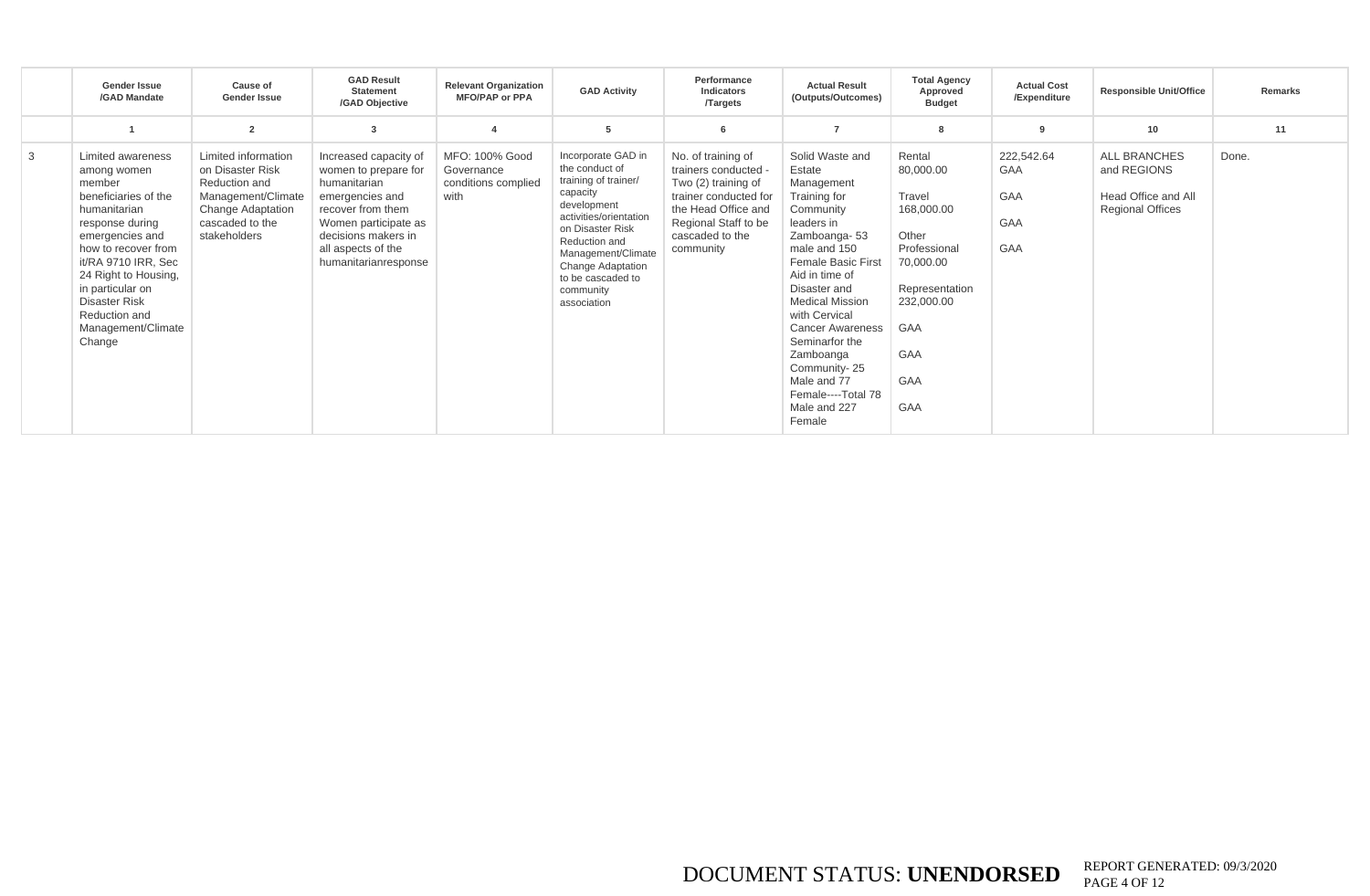|                | <b>Gender Issue</b><br>/GAD Mandate                                                                                                                                                                                                                                                                                                                                                     | Cause of<br>Gender Issue                                                                                                                                                                                         | <b>GAD Result</b><br><b>Statement</b><br>/GAD Objective                                                                                                                                            | <b>Relevant Organization</b><br><b>MFO/PAP or PPA</b>       | <b>GAD Activity</b>                                                                                                                                                                                                          | Performance<br><b>Indicators</b><br><b>Targets</b>                                                                                                                                              | <b>Actual Result</b><br>(Outputs/Outcomes)                                                                                                                                                                                                                                               | <b>Total Agency</b><br>Approved<br><b>Budget</b>                                                                                                                            | <b>Actual Cost</b><br>/Expenditure                                 | <b>Responsible Unit/Office</b>                                                                                    | Remarks                                                                                                                                                                                                                                                                                                                                    |
|----------------|-----------------------------------------------------------------------------------------------------------------------------------------------------------------------------------------------------------------------------------------------------------------------------------------------------------------------------------------------------------------------------------------|------------------------------------------------------------------------------------------------------------------------------------------------------------------------------------------------------------------|----------------------------------------------------------------------------------------------------------------------------------------------------------------------------------------------------|-------------------------------------------------------------|------------------------------------------------------------------------------------------------------------------------------------------------------------------------------------------------------------------------------|-------------------------------------------------------------------------------------------------------------------------------------------------------------------------------------------------|------------------------------------------------------------------------------------------------------------------------------------------------------------------------------------------------------------------------------------------------------------------------------------------|-----------------------------------------------------------------------------------------------------------------------------------------------------------------------------|--------------------------------------------------------------------|-------------------------------------------------------------------------------------------------------------------|--------------------------------------------------------------------------------------------------------------------------------------------------------------------------------------------------------------------------------------------------------------------------------------------------------------------------------------------|
|                | $\overline{1}$                                                                                                                                                                                                                                                                                                                                                                          | $\overline{2}$                                                                                                                                                                                                   | $\mathbf{3}$                                                                                                                                                                                       | $\overline{4}$                                              | 5                                                                                                                                                                                                                            | 6                                                                                                                                                                                               | $\overline{7}$                                                                                                                                                                                                                                                                           | 8                                                                                                                                                                           | $\mathbf{g}$                                                       | 10                                                                                                                | 11                                                                                                                                                                                                                                                                                                                                         |
| $\overline{4}$ | Lack of participation<br>of women in the<br>decision making and<br>limited knowledge on<br>potential sources of<br>income for most of<br>income for most<br>women beneficiaries<br>to augment payment<br>of monthly<br>amortization/R.A.<br>9710 IRR Sec 24 A3<br>states that Provide<br>basic social services<br>in resettlement<br>communities in<br>accordance with<br>existing laws | Lack of participation<br>of women in the<br>decision making and<br>limited knowledge on<br>potential sources of<br>income for most of<br>women beneficiaries<br>to augment payment<br>of monthly<br>amortization | Provide basic social<br>services in<br>resettlement<br>communities in<br>accordance with<br>existing laws to<br>enhance their skills to<br>augment payment of<br>monthly amortization              | MFO: 100% Good<br>Governance<br>conditions complied<br>with | Conduct the a<br>capacity<br>development for<br>resettled<br>female-headed<br>household<br>beneficiaries to run a<br>community<br>after-school care as<br>$\mathcal{A}$<br>tutor/teacher--"Basic<br><b>Teacher Training"</b> | No. of community<br>association's women<br>beneficiaries - Fifty<br>$(50)$ women<br>beneficiaries<br>capacitated through<br>the development<br>activities on "Basic<br><b>Teacher Training"</b> | <b>Conducted Basic</b><br><b>Teacher Training</b><br>for the Villarosa<br>Compound<br>Communityin San<br>Pedro, Laguna<br>and Villarosa Day<br>Care<br>Upgrading----9<br>Male and<br>11Female                                                                                            | Representation<br>510,000.00<br>Travel<br>300.000.00<br>Other<br>Professional<br>160,000.00<br>Rental<br>265,000.00<br><b>GAA</b><br><b>GAA</b><br><b>GAA</b><br><b>GAA</b> | 0.00<br><b>GAA</b><br><b>GAA</b><br><b>GAA</b><br>GAA              | <b>HEAD OFFICE and</b><br><b>ALL REGIONAL</b><br><b>OFFICES</b><br>Head Office and All<br><b>Regional Offices</b> | Partially Done. Basic<br>Teacher's Training for<br>the parents and<br>community leaders of<br>Villarosa Compound<br>HOA. We refurbish the<br>daycare and gave away<br>school and learning<br>materials to the students.<br>The remaining 2<br>communities scheduled<br>for this activity<br>reschedule for the 1st<br>quarter of the year. |
| 5              | Member<br>beneficiaries have<br>not been oriented on<br>women's<br>participation and<br>roles in community<br>development/Lack of<br>knowledge on the<br>part of male and<br>female beneficiaries<br>on the importance of<br>gender equality in<br>the community                                                                                                                        | Member<br>beneficiaries have<br>not been oriented on<br>women's<br>participation and<br>roles in community<br>development                                                                                        | Enhanced and<br>strengthened member<br>beneficiaries'<br>awareness on GAD<br>activities to include<br>gender sensitivity and<br>responsiveness in<br>their community<br>planning<br>anddevelopment | MFO: 100% Good<br>Governance<br>conditions complied<br>with | <b>Conduct Gender</b><br><b>Sensitivity Training</b><br>and Orientation that<br>promotes gender<br>awareness to<br>prospective member<br>beneficiaries                                                                       | No. of<br>prospectivemember<br>beneficiaries - Three<br>Hundred (300 total<br>200 female & 100<br>male) attended<br><b>Gender Sensitivity</b><br>training and<br>orientation                    | <b>Gender Sensitivity</b><br>Training for 1.<br>Palawan<br>Community<br>Associations-36<br>Male 73 Female<br>2.CMP-M NCR-21<br>Male and 15<br>Female 3.CMP-M<br>Visayas- 11 Male<br>and 34 Female 4.<br>CMP-M Mindanao-<br>14 Male and 11<br>Female---Total 82<br>Male and 133<br>Female | Travel<br>204,000.00<br>Rental<br>40.000.00<br>Other<br>Professional<br>20,000.00<br>Representation<br>420,000.00<br><b>GAA</b><br>GAA<br><b>GAA</b><br><b>GAA</b>          | 145.261.77<br><b>GAA</b><br><b>GAA</b><br><b>GAA</b><br><b>GAA</b> | <b>ALL BRANCHES</b><br>and REGIONS<br>Head Office and All<br><b>Regional Offices</b>                              | Partially Done. We<br>prioritize partners who<br>haven't been to any<br>GAD related training.<br>Continuously giving<br>training to our partner<br>beneficiaries.                                                                                                                                                                          |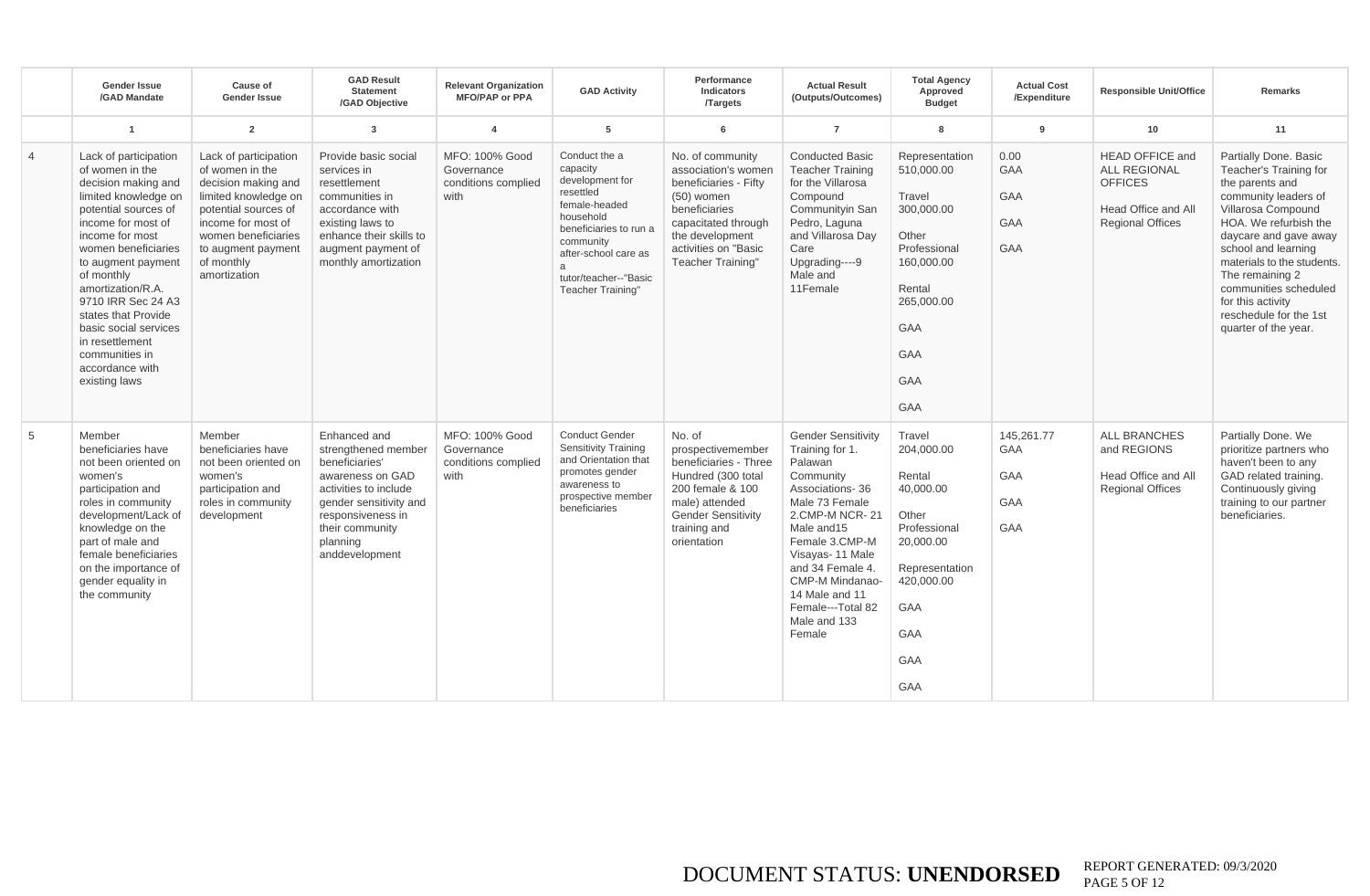|   | <b>Gender Issue</b><br>/GAD Mandate                                                                                                                                                                                                                                                                                                            | Cause of<br><b>Gender Issue</b>                                                                                                                         | <b>GAD Result</b><br><b>Statement</b><br>/GAD Objective                                                                                         | <b>Relevant Organization</b><br><b>MFO/PAP or PPA</b>       | <b>GAD Activity</b>                                                                                                                                               | Performance<br><b>Indicators</b><br><b>Targets</b>                                                                                                                                                                                                                        | <b>Actual Result</b><br>(Outputs/Outcomes)                                                                                                                                                                       | <b>Total Agency</b><br>Approved<br><b>Budget</b>                                                                                        | <b>Actual Cost</b><br>/Expenditure | <b>Responsible Unit/Office</b>                                                                                    | Remarks |
|---|------------------------------------------------------------------------------------------------------------------------------------------------------------------------------------------------------------------------------------------------------------------------------------------------------------------------------------------------|---------------------------------------------------------------------------------------------------------------------------------------------------------|-------------------------------------------------------------------------------------------------------------------------------------------------|-------------------------------------------------------------|-------------------------------------------------------------------------------------------------------------------------------------------------------------------|---------------------------------------------------------------------------------------------------------------------------------------------------------------------------------------------------------------------------------------------------------------------------|------------------------------------------------------------------------------------------------------------------------------------------------------------------------------------------------------------------|-----------------------------------------------------------------------------------------------------------------------------------------|------------------------------------|-------------------------------------------------------------------------------------------------------------------|---------|
|   |                                                                                                                                                                                                                                                                                                                                                | $\overline{2}$                                                                                                                                          | 3                                                                                                                                               | $\mathbf{A}$                                                | -5                                                                                                                                                                | 6                                                                                                                                                                                                                                                                         |                                                                                                                                                                                                                  |                                                                                                                                         | 9                                  | 10                                                                                                                | 11      |
|   |                                                                                                                                                                                                                                                                                                                                                |                                                                                                                                                         |                                                                                                                                                 |                                                             |                                                                                                                                                                   | <b>ORGANIZATION-FOCUSED ACTIVITIES</b>                                                                                                                                                                                                                                    |                                                                                                                                                                                                                  |                                                                                                                                         |                                    |                                                                                                                   |         |
| 6 | Limited avenues of<br>the corporation to<br>strengthen advocacy<br>to raise awareness of<br>the role of women in<br>the Housing<br>Sector/RA 9710 IRR<br>Sec 24 Rights to<br>Housing A7<br>Undertake a massive<br>information<br>dissemination<br>campaign to increase<br>the awareness of<br>women on their<br>property and housing<br>rights | Need to increase<br>awareness of women<br>of their right to<br>property, housing<br>and information and<br>to transact business<br>withshelter agencies | Enhanced the<br>knowledge and<br>awareness of women<br>on their property and<br>housingrights in<br>transacting business<br>with shelter agency | MFO: 100% Good<br>Governance<br>conditions complied<br>with | Conduct information<br>dissemination<br>through<br>training/seminars<br>and distribution of<br>Information.<br>Education and<br>Communication<br>materials on GAD | No. of Media<br>channels used to<br>effectively promote<br>SHFC's programs<br>No. of trainingin<br>information<br>dissemination No.of<br>distributed IEC<br>Materials - Two (2)<br>media channels One<br>(1) training/seminar<br>One Hundred Fifty<br>(150) IEC materials | Women's Month<br>and CMP Month<br><b>IEC and Advocacy</b><br>Materials GAD<br>corner on social<br>media pages<br>(facebook and<br>twitter) Exclusive<br>GAD Page for the<br><b>SHFC's Official</b><br>Newsletter | Other<br>Professional<br>30,000.00<br>Representation<br>130,000.00<br>Rental<br>40,000.00<br>Travel<br>0.00<br>GAA<br>GAA<br>GAA<br>GAA | 0.00<br>GAA<br>GAA<br>GAA<br>GAA   | <b>HEAD OFFICE and</b><br><b>ALL REGIONAL</b><br><b>OFFICES</b><br>Head Office and All<br><b>Regional Offices</b> | Done.   |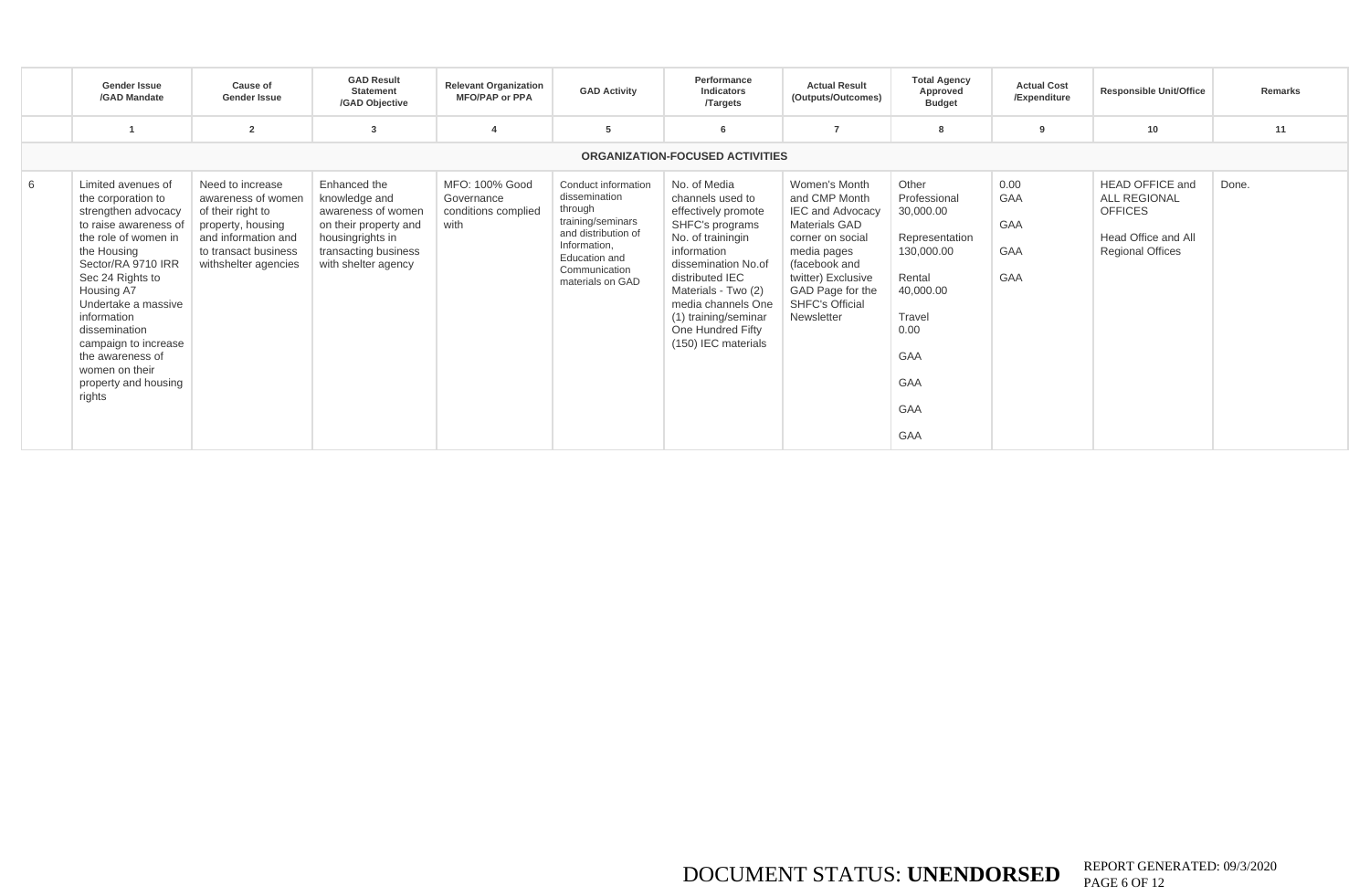|                | Gender Issue<br>/GAD Mandate                                                                                                                                                                                                                                                                                                                                                                                                                                                                                       | Cause of<br><b>Gender Issue</b>                                                                                                                                                                                    | <b>GAD Result</b><br><b>Statement</b><br>/GAD Objective                                                                    | <b>Relevant Organization</b><br><b>MFO/PAP or PPA</b>       | <b>GAD Activity</b>                                                                                                                    | Performance<br>Indicators<br><b>Targets</b>                                                                                                                                                                                                                                                                                                                | <b>Actual Result</b><br>(Outputs/Outcomes)                                                                               | <b>Total Agency</b><br>Approved<br><b>Budget</b>                                                                                                                         | <b>Actual Cost</b><br>/Expenditure                          | <b>Responsible Unit/Office</b>                                                                                    | <b>Remarks</b> |
|----------------|--------------------------------------------------------------------------------------------------------------------------------------------------------------------------------------------------------------------------------------------------------------------------------------------------------------------------------------------------------------------------------------------------------------------------------------------------------------------------------------------------------------------|--------------------------------------------------------------------------------------------------------------------------------------------------------------------------------------------------------------------|----------------------------------------------------------------------------------------------------------------------------|-------------------------------------------------------------|----------------------------------------------------------------------------------------------------------------------------------------|------------------------------------------------------------------------------------------------------------------------------------------------------------------------------------------------------------------------------------------------------------------------------------------------------------------------------------------------------------|--------------------------------------------------------------------------------------------------------------------------|--------------------------------------------------------------------------------------------------------------------------------------------------------------------------|-------------------------------------------------------------|-------------------------------------------------------------------------------------------------------------------|----------------|
|                |                                                                                                                                                                                                                                                                                                                                                                                                                                                                                                                    | $\overline{2}$                                                                                                                                                                                                     |                                                                                                                            |                                                             | 5                                                                                                                                      | 6                                                                                                                                                                                                                                                                                                                                                          | $\overline{7}$                                                                                                           |                                                                                                                                                                          | 9                                                           | 10                                                                                                                | 11             |
| $\overline{7}$ | Limited avenues of<br>the corporation to<br>strengthen advocacy<br>to raise awareness of<br>the role of women in<br>the Housing<br>Sector/RA 6949 An<br>Act to Declare March<br>8 of Every Year as a<br><b>Working Special</b><br>Holiday to be known<br>as National Women's<br>Day; Proclamation<br>No. 224s, 1998<br>Declaring the first<br>week of March each<br>year' Proclamation<br>No. 227s. 1988<br>Providing for the<br>observance of the<br>Month of March as<br>Women's Role in<br><b>History Month</b> | Limited avenues of<br>the corporation to<br>strengthen advocacy<br>to raise awareness of<br>the role of women in<br>the Housing<br>SectorMore<br>awareness of women<br>importance and<br>empowerment in<br>society | Increased awareness<br>of employees on<br>women's issues in<br>line with the theme--'<br>We Make Change<br>Work for Women" | MFO: 100% Good<br>Governance<br>conditions complied<br>with | Conduct of various<br>activities in line with<br>the celebration of<br>Women's Month<br>(March) " We Make<br>Change Work for<br>Women" | No. of member<br>beneficiaries<br>attended the<br>livelihood training<br>and benefited from<br>the livelihood<br>starting kit No. of<br>stakeholder who<br>seen the GAD<br>related videosNo, of<br>employees attended<br>activity related to the<br>Women's Month<br>Celebration - One<br>Hundred Fifty (150)<br>women<br>beneficiaryand<br>SHFC employees | 2019 National<br>Women's Month<br><b>Celebration Series</b><br>of Month-long<br>activities-156<br>Male and 258<br>Female | Rental<br>40.000.00<br>Travel<br>30,000.00<br>Other<br>Professional<br>30,000.00<br>Representation<br>200,000.00<br><b>GAA</b><br><b>GAA</b><br><b>GAA</b><br><b>GAA</b> | 221,572.66<br><b>GAA</b><br><b>GAA</b><br>GAA<br><b>GAA</b> | <b>HEAD OFFICE and</b><br><b>ALL REGIONAL</b><br><b>OFFICES</b><br>Head Office and All<br><b>Regional Offices</b> | Done.          |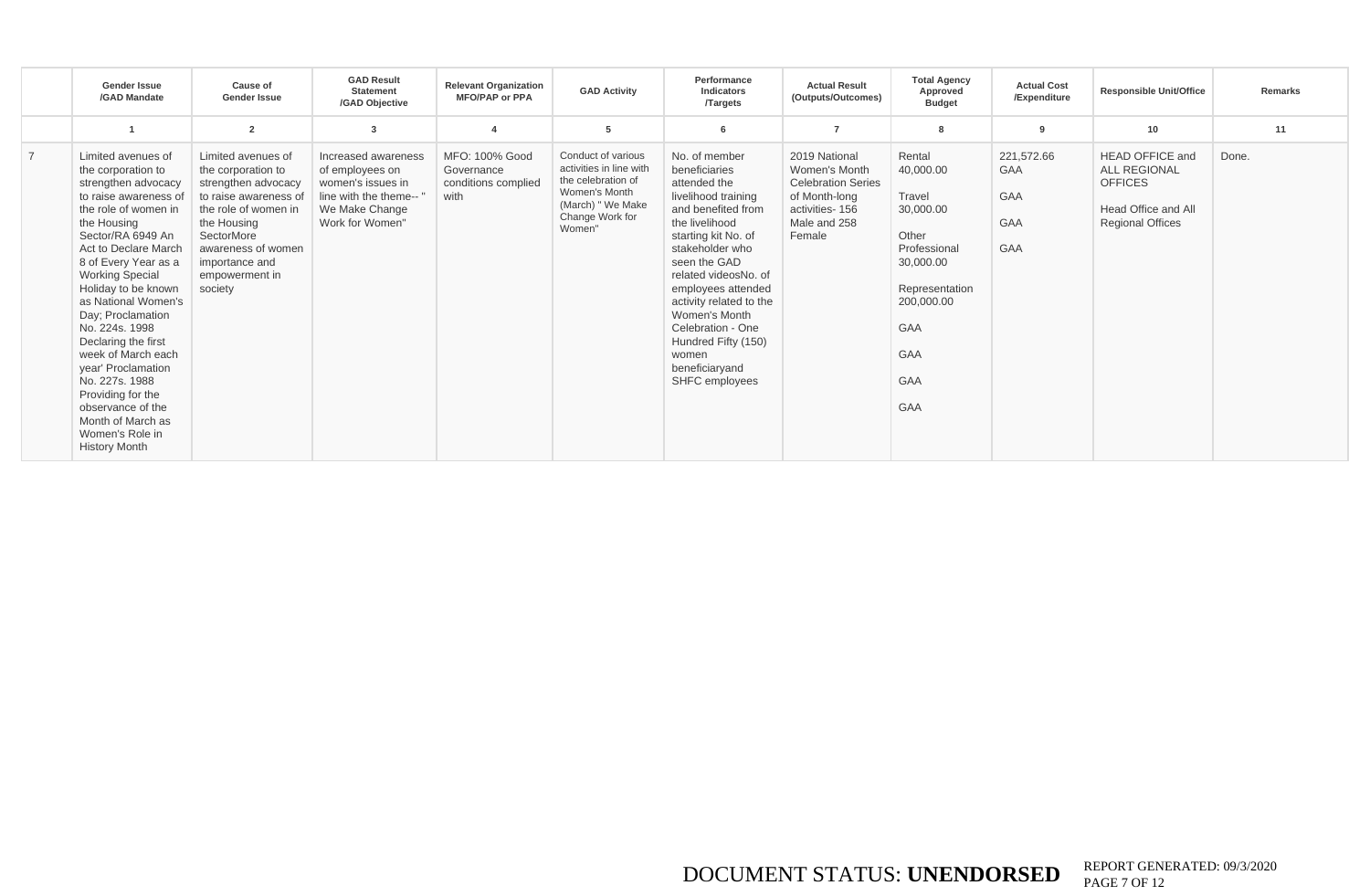|   | <b>Gender Issue</b><br>/GAD Mandate                                                                                                                                                                                             | <b>Cause of</b><br><b>Gender Issue</b>                                                                                                                                                              | <b>GAD Result</b><br><b>Statement</b><br>/GAD Objective                                                                                                                                                                                                                                                  | <b>Relevant Organization</b><br><b>MFO/PAP or PPA</b>       | <b>GAD Activity</b>                                                                                                                                                                               | Performance<br><b>Indicators</b><br><b>Targets</b>                                                                                                                                                                                                                                     | <b>Actual Result</b><br>(Outputs/Outcomes)                                                                                                                                                                                                                                                                        | <b>Total Agency</b><br>Approved<br><b>Budget</b>                                                                                                                        | <b>Actual Cost</b><br>/Expenditure            | <b>Responsible Unit/Office</b>                                                                                    | Remarks                                                                                                                                                                                                                    |
|---|---------------------------------------------------------------------------------------------------------------------------------------------------------------------------------------------------------------------------------|-----------------------------------------------------------------------------------------------------------------------------------------------------------------------------------------------------|----------------------------------------------------------------------------------------------------------------------------------------------------------------------------------------------------------------------------------------------------------------------------------------------------------|-------------------------------------------------------------|---------------------------------------------------------------------------------------------------------------------------------------------------------------------------------------------------|----------------------------------------------------------------------------------------------------------------------------------------------------------------------------------------------------------------------------------------------------------------------------------------|-------------------------------------------------------------------------------------------------------------------------------------------------------------------------------------------------------------------------------------------------------------------------------------------------------------------|-------------------------------------------------------------------------------------------------------------------------------------------------------------------------|-----------------------------------------------|-------------------------------------------------------------------------------------------------------------------|----------------------------------------------------------------------------------------------------------------------------------------------------------------------------------------------------------------------------|
|   | $\mathbf{1}$                                                                                                                                                                                                                    | $\overline{2}$                                                                                                                                                                                      | 3                                                                                                                                                                                                                                                                                                        | $\overline{4}$                                              | 5                                                                                                                                                                                                 | 6                                                                                                                                                                                                                                                                                      | $\overline{7}$                                                                                                                                                                                                                                                                                                    | 8                                                                                                                                                                       | $\mathbf{q}$                                  | 10                                                                                                                | 11                                                                                                                                                                                                                         |
| 8 | Limited number of<br>GAD-FPS with<br>strong understanding<br>and capacity to share<br><b>GAD</b> relevant<br>information/RA 9710<br>IRR Sec 37C<br>Creation and/or<br>Strenathening of the<br><b>GAD Focal Points</b><br>(GFPs) | Limited number of<br>GAD-FPS with<br>strong understanding<br>and capacity to share<br><b>GAD</b> relevant<br>information                                                                            | To increased<br>awareness of the<br><b>GAD Focal Points</b><br>with deeper<br>understanding of GAD<br>related information to<br>be able to train<br>member beneficiaries<br>effectively and<br>efficiently Regular<br>reports on GAD Plans<br>and Budget<br>implementation<br>submitted to<br>Management | MFO: 100% Good<br>Governance<br>conditions complied<br>with | Conduct capacity<br>building<br>training/seminar that<br>will enhance deeper<br>understanding of<br>GAD                                                                                           | No. of activities<br>participated/attended<br>-Two (2) GAD<br>relevant<br>training/seminars<br>attended/participated                                                                                                                                                                   | <b>GAD Agenda</b><br>Writeshop- 7 Male<br>and 14 Female<br>Orientation on<br><b>HGDG and GAD</b><br>Planning and<br>Budgeting (part 1)-<br>14 Male and 24<br>Female -----Total<br>21 Male and 38<br>Female                                                                                                        | Representation<br>51.350.00<br>Other<br>Professional<br>50.794.48<br>Travel<br>50.000.00<br>Rental<br>20,000.00<br><b>GAA</b><br><b>GAA</b><br><b>GAA</b><br><b>GAA</b> | 386.271.43<br>GAA<br>GAA<br><b>GAA</b><br>GAA | <b>HEAD OFFICE and</b><br><b>ALL REGIONAL</b><br><b>OFFICES</b><br>Head Office and All<br><b>Regional Offices</b> | Done.                                                                                                                                                                                                                      |
| 9 | Insufficient ways of<br>conducting family<br>related information<br>dissemination<br>campaign/Needs for<br>current strategies in<br>the prevention and<br>elimination of<br>Violence Against<br>Women and Children              | Insufficient<br>orientation of family<br>values as an<br>alternative means to<br>eliminate VAWCand<br>Insufficient ways of<br>conducting family<br>related information<br>dissemination<br>campaign | To enhance the<br>understanding of the<br>employees on values<br>vis-a-vis their families.<br>work and community<br>to eliminate VAWC                                                                                                                                                                    | MFO: 100% Good<br>Governance<br>conditions complied<br>with | Conduct of capacity<br>development on RA<br>10354 Responsible<br>Parenthood and<br><b>Reproductive Health</b><br>RA 8922 Solo Parent<br>Welfare Act, and RA<br>7877 Anti-Sexual<br>Harassment Act | No. of employees<br>oriented/trained -<br>One Hundred (100<br>total 80 female & 20<br>male) employees<br>trained/oriented on<br>RA 10354<br>responsible<br>parenthood and<br>reproductive<br>healthRA 8922 solo<br>parent welfare act,<br>and RA 7877<br>anti-sexual<br>harassment act | Training/ Seminar<br>on Violence<br><b>Against Women</b><br>and Children-14<br>Male and 12<br>Female Good<br>Parenting<br>andReproductive<br>HealthSeminar -<br>34 Male and 135<br>Female<br>Participation in the<br>Solidarity Walk to<br>End VAW-18<br>Male and 12<br>Female Total 66<br>Male and 159<br>Female | Travel<br>170,000.00<br>Rental<br>80,000.00<br>Other<br>Professional<br>60,000.00<br>Representation<br>200,000.00<br><b>GAA</b><br><b>GAA</b><br>GAA<br><b>GAA</b>      | 0.00<br>GAA<br>GAA<br><b>GAA</b><br>GAA       | <b>HEAD OFFICE and</b><br><b>ALL REGIONAL</b><br><b>OFFICES</b><br>Head Office and All<br><b>Regional Offices</b> | Done. In partnership<br>with the Makati Health<br>Office, after each<br>seminar and training,<br>participants were given<br>free vaccines (Flu,<br>Cervical Cancer,<br>Japanese Encephalitis<br>Vaccines) of their choice. |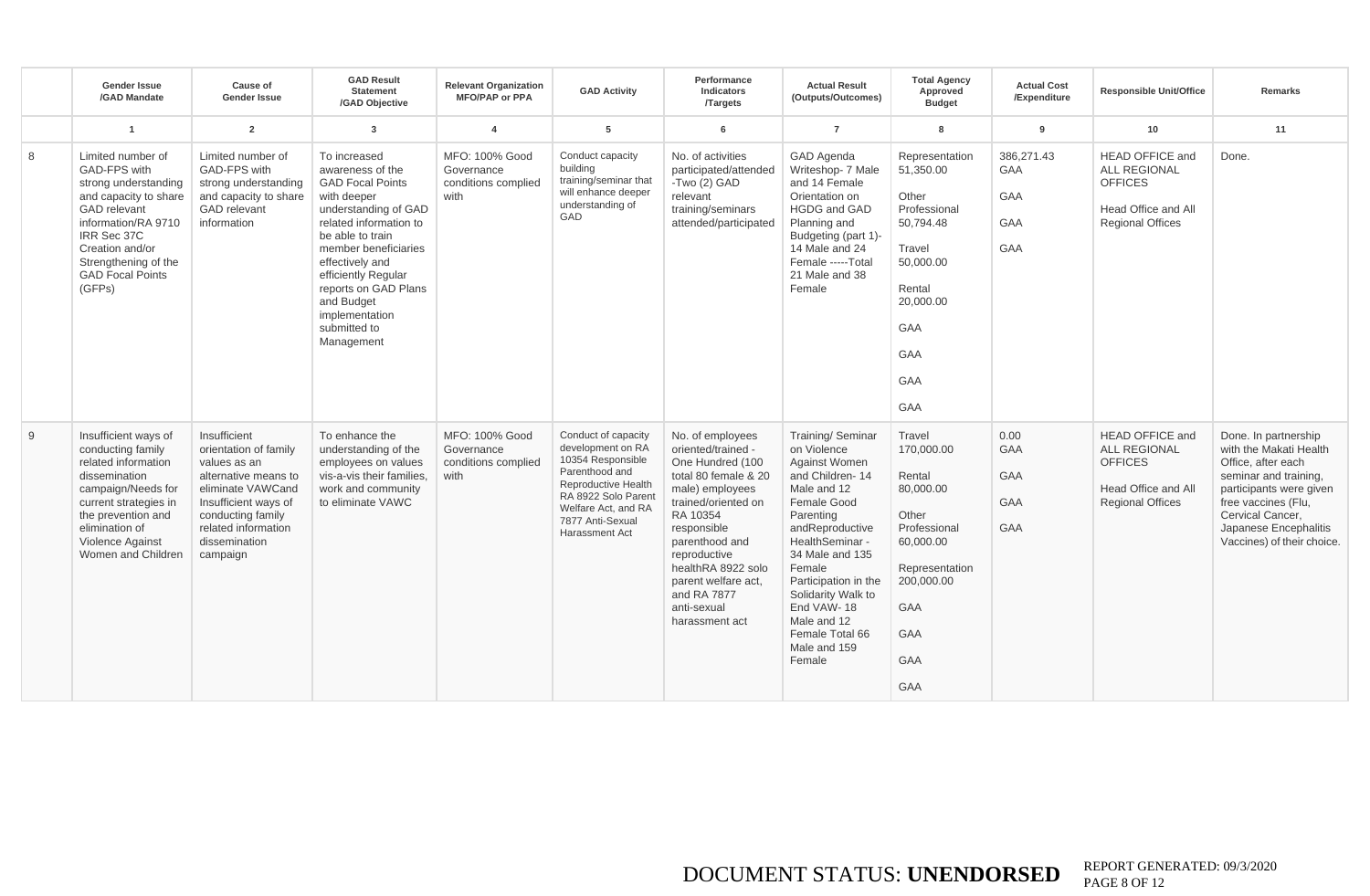|    | <b>Gender Issue</b><br>/GAD Mandate                                                                                                                                         | Cause of<br><b>Gender Issue</b>                                                                         | <b>GAD Result</b><br>Statement<br>/GAD Objective                                                                     | <b>Relevant Organization</b><br><b>MFO/PAP or PPA</b>       | <b>GAD Activity</b>                                                                                                                                       | Performance<br>Indicators<br><b>Targets</b>                                                                                                                                                                                                                                                | <b>Actual Result</b><br>(Outputs/Outcomes)                                                                                                                                                                                                                                                                                                                                                                                                                                                       | <b>Total Agency</b><br>Approved<br><b>Budget</b>                                                                                                                          | <b>Actual Cost</b><br>/Expenditure           | <b>Responsible Unit/Office</b>                                                                                    | <b>Remarks</b> |
|----|-----------------------------------------------------------------------------------------------------------------------------------------------------------------------------|---------------------------------------------------------------------------------------------------------|----------------------------------------------------------------------------------------------------------------------|-------------------------------------------------------------|-----------------------------------------------------------------------------------------------------------------------------------------------------------|--------------------------------------------------------------------------------------------------------------------------------------------------------------------------------------------------------------------------------------------------------------------------------------------|--------------------------------------------------------------------------------------------------------------------------------------------------------------------------------------------------------------------------------------------------------------------------------------------------------------------------------------------------------------------------------------------------------------------------------------------------------------------------------------------------|---------------------------------------------------------------------------------------------------------------------------------------------------------------------------|----------------------------------------------|-------------------------------------------------------------------------------------------------------------------|----------------|
|    | $\overline{1}$                                                                                                                                                              | $\overline{2}$                                                                                          | 3                                                                                                                    | $\overline{\bf{4}}$                                         | 5                                                                                                                                                         | 6                                                                                                                                                                                                                                                                                          | $\overline{7}$                                                                                                                                                                                                                                                                                                                                                                                                                                                                                   | 8                                                                                                                                                                         | 9                                            | 10                                                                                                                | 11             |
| 10 | Lack of time given to<br>GAD adhoc tasks by<br><b>GAD Core Group/RA</b><br>9710 IRR Sec 37C<br>Creation and/or<br>Strengthening of the<br><b>GAD Focal Points</b><br>(GFPs) | Lack of awareness<br>among employees of<br>the relevant issues<br>involving women of<br>the corporation | To ensure that GAD<br>activities are properly<br>implemented and<br>tasks of every<br>member are properly<br>managed | MFO: 100% Good<br>Governance<br>conditions complied<br>with | Conduct/Attended<br>Implementation<br>Updates with SHFC<br>GAD FPS and<br>members of<br>GAD-FPS or core<br>group, KSA's and<br>other relevant<br>agencies | No. of activities<br>conducted - Four (4)<br>implementation<br>updates/meeting of<br>GFPs and members<br>of GAD core group<br>(12 total 10 female<br>and 2 male) and<br>One (1) participation<br>to the annual<br>strategicplanning of<br>GADFPS and KSA's<br>or other relevant-<br>agency | 2018 GADtimpala<br>Validation for<br>Gender<br>Responsive<br>Agency Meeting-7<br>Male and 15<br>Female 2018<br><b>GADTIMPALA</b><br>Validation for<br>Gender<br>Responsive<br>Programs/Projects<br>Meeting- 4 Male<br>and 13 Female<br><b>GAD Consultation</b><br>Plantilla- 4 Male<br>and 5 Female<br><b>GAD Consultation</b><br>Agency-hired-10<br>Male and 10<br>Female 2020GAD<br>Planning and<br><b>Budgeting</b><br>Workshop-10<br>Male and 22<br>Female Total 35<br>Male and 65<br>Female | Travel<br>170,000.00<br>Rental<br>80,000.00<br>Other<br>Professional<br>60,000.00<br>Representation<br>200,000.00<br><b>GAA</b><br><b>GAA</b><br><b>GAA</b><br><b>GAA</b> | 16,442.00<br>GAA<br>GAA<br>GAA<br><b>GAA</b> | <b>HEAD OFFICE and</b><br><b>ALL REGIONAL</b><br><b>OFFICES</b><br>Head Office and All<br><b>Regional Offices</b> | Done.          |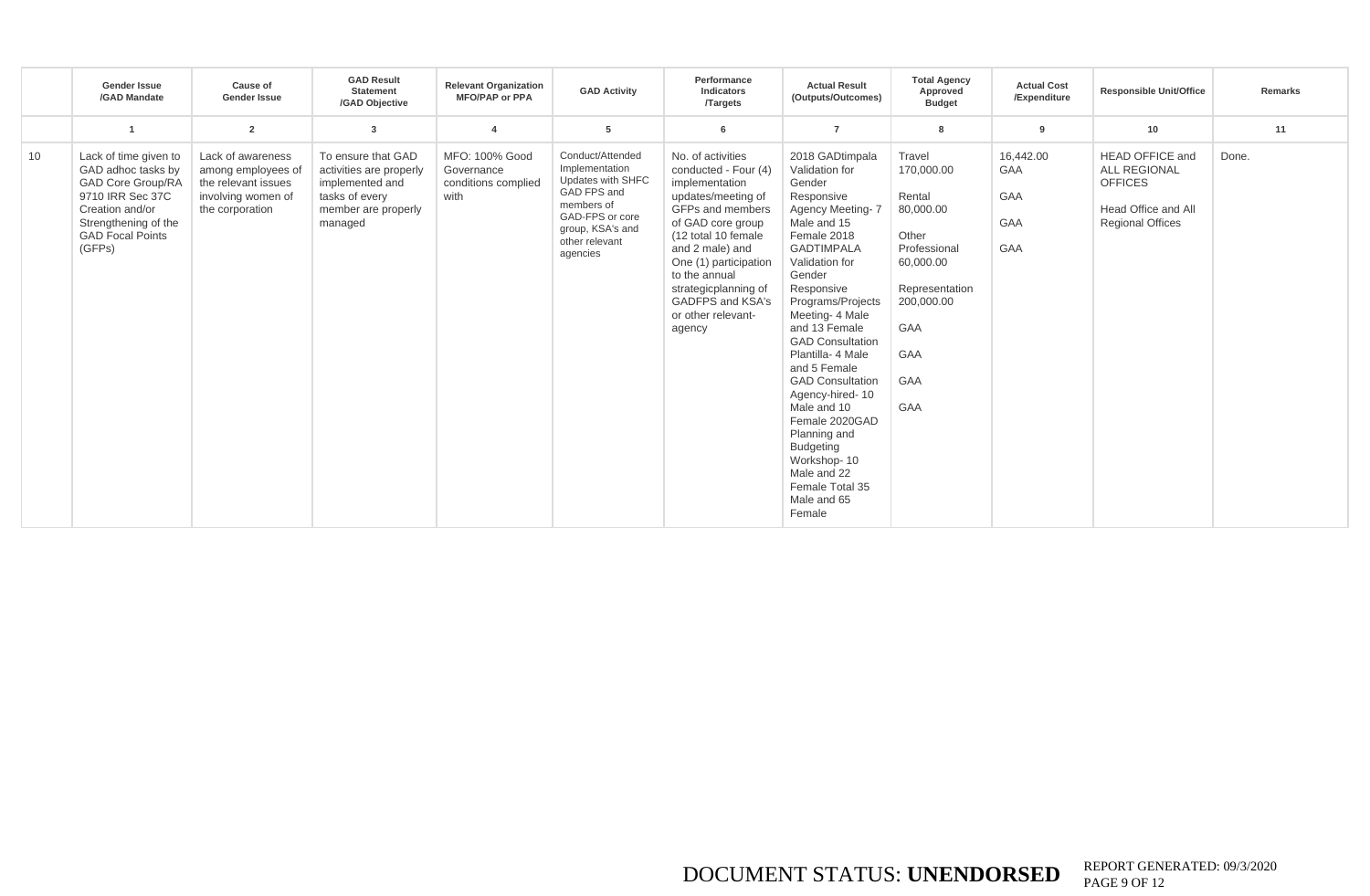|    | <b>Gender Issue</b><br>/GAD Mandate                                                                                                                                                                                     | Cause of<br><b>Gender Issue</b>                                                                                                                 | <b>GAD Result</b><br><b>Statement</b><br>/GAD Objective                                                                                                                                    | <b>Relevant Organization</b><br><b>MFO/PAP or PPA</b>       | <b>GAD Activity</b>                                                                                                                                                                | Performance<br>Indicators<br><b>Targets</b>                                                                                                                                                                                                 | <b>Actual Result</b><br>(Outputs/Outcomes)                                                                                                                                                                                                                                     | <b>Total Agency</b><br>Approved<br><b>Budget</b>                                                                                                                          | <b>Actual Cost</b><br>/Expenditure                         | <b>Responsible Unit/Office</b>                                                                                    | <b>Remarks</b>                                                                                                                                                   |
|----|-------------------------------------------------------------------------------------------------------------------------------------------------------------------------------------------------------------------------|-------------------------------------------------------------------------------------------------------------------------------------------------|--------------------------------------------------------------------------------------------------------------------------------------------------------------------------------------------|-------------------------------------------------------------|------------------------------------------------------------------------------------------------------------------------------------------------------------------------------------|---------------------------------------------------------------------------------------------------------------------------------------------------------------------------------------------------------------------------------------------|--------------------------------------------------------------------------------------------------------------------------------------------------------------------------------------------------------------------------------------------------------------------------------|---------------------------------------------------------------------------------------------------------------------------------------------------------------------------|------------------------------------------------------------|-------------------------------------------------------------------------------------------------------------------|------------------------------------------------------------------------------------------------------------------------------------------------------------------|
|    | $\overline{1}$                                                                                                                                                                                                          | $\overline{2}$                                                                                                                                  | 3                                                                                                                                                                                          | $\overline{\mathbf{A}}$                                     | 5                                                                                                                                                                                  | - 6                                                                                                                                                                                                                                         | $\overline{7}$                                                                                                                                                                                                                                                                 | 8                                                                                                                                                                         | 9                                                          | 10                                                                                                                | 11                                                                                                                                                               |
| 11 | Insufficient<br>information<br>dissemination of<br>GAD FPS to<br>employees in the<br>past years./RA 9710<br>IRR Sec 37 Gender<br>Mainstreaming as a<br>streategy for<br>Implementing the<br>Magna Carta of<br>Women     | Lack of awareness of<br>the newly hired<br>employees of the<br>Agency's advocacy<br>on Gender Sensitivity                                       | Increased the<br>awareness of the<br>newly hired<br>employees on the<br>subject of Gender<br>Sensitivity                                                                                   | MFO: 100% Good<br>Governance<br>conditions complied<br>with | Conduct<br>orientation/training<br>on Gender Sensitivity<br>to the employees<br>regularly                                                                                          | No. of<br>orientation/training<br>conducted No.<br>ofemployees<br>oriented/trained-<br>Three (3)<br>orientation/training<br>on Gender<br>Sensitivity to newly<br>hired employees<br>Sixty (60) SHFC's<br>newly hired<br>employees           | <b>Gender Sensitivity</b><br><b>Training for Newly</b><br><b>Hired SHFC</b><br>Employees-20<br>Male and 10<br>Female Gender<br>SensitivityTraining-<br>26 Male and 21<br>Female Total 46<br>Male and 31<br>Female                                                              | Travel<br>120,000.00<br>Rental<br>60,000.00<br>Other<br>Professional<br>50,000.00<br>Representation<br>210,000.00<br><b>GAA</b><br><b>GAA</b><br><b>GAA</b><br><b>GAA</b> | 28.444.22<br><b>GAA</b><br><b>GAA</b><br>GAA<br><b>GAA</b> | <b>HEAD OFFICE and</b><br><b>ALL REGIONAL</b><br><b>OFFICES</b><br>Head Office and All<br><b>Regional Offices</b> | Partially Done. Late<br>submission of the<br>newly-hired data to the<br>GAD team. Therefore<br>scheduling of the<br>participants conflicted<br>with their tasks. |
| 12 | Limited training and<br>capacity building<br>given to women<br>employees to<br>address their<br>concerns within the<br>agency/Participation<br>to campaign for<br>Women<br>Empowerment,<br>VAWC, and Women<br>Education | Lack of participation<br>of the agency to<br>relevant Women<br>Empowerment,<br>Violence Against<br>Women and<br>Children.and Women<br>Education | <b>Enhanced awareness</b><br>on the importance of<br>discrimination and<br>encourage the<br>Employees to support<br>Women's Education<br>and end Violence<br>Against Women and<br>Children | MFO: 100% Good<br>Governance<br>conditions complied<br>with | Participation on the<br>annual activities on<br>Gender and<br>Development<br>campaign on Women<br>Empowerment,<br>Violence Against<br>Women and Children<br>and Women<br>Education | No. of participants<br>attended No. of<br>activity attended -<br>Thirty (30 total 20<br>female & 10 male)<br>participants with<br>t-shirts and snacks<br>Two (2) GAD<br>campaign on<br>Women<br>Empowerment,<br>VAWC and Women<br>Education | Anti-Violence<br>Against Women<br>and Children<br>(VAWC) Training<br>for SHFC<br>Employee-14 Male<br>and 12 Female<br>Orientation to Men<br>Opposed to VAW<br>Everywhere<br>Workshop for<br><b>SHFC Employee-</b><br>21 Male and 5<br>Female Total 35<br>Male and 17<br>Female | Travel<br>170,000.00<br>Rental<br>80,000.00<br>Other<br>Professional<br>80,000.00<br>Representation<br>200,000.00<br><b>GAA</b><br>GAA<br><b>GAA</b><br><b>GAA</b>        | 207,244.66<br>GAA<br>GAA<br>GAA<br>GAA                     | <b>HEAD OFFICE and</b><br>ALL REGIONAL<br><b>OFFICES</b><br>Head Office and All<br><b>Regional Offices</b>        | Done.                                                                                                                                                            |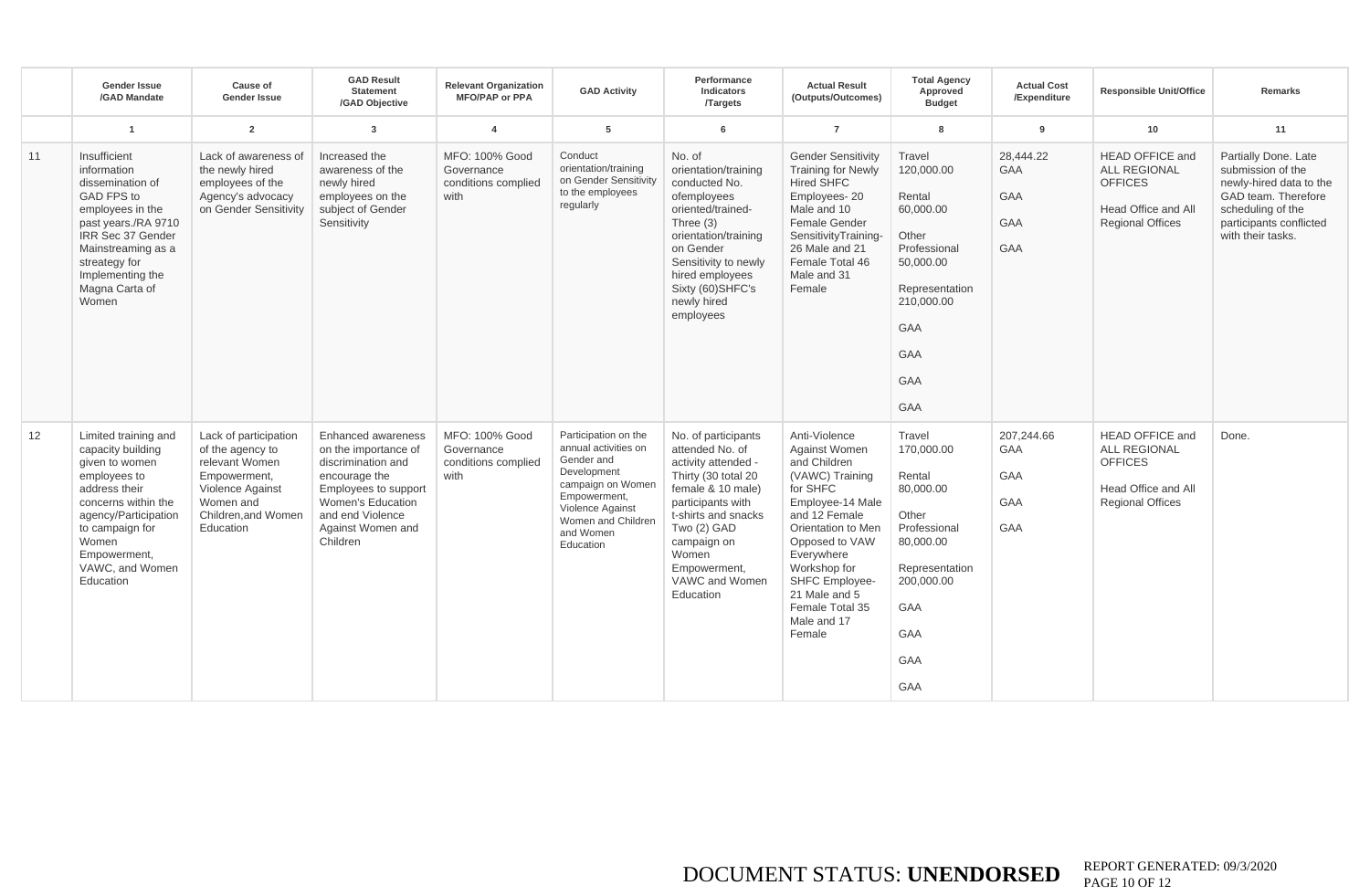|    | <b>Gender Issue</b><br>/GAD Mandate | Cause of<br><b>Gender Issue</b> | <b>GAD Result</b><br>Statement<br>/GAD Objective | <b>Relevant Organization</b><br><b>MFO/PAP or PPA</b> | <b>GAD Activity</b>                                                         | Performance<br>Indicators<br><b>Targets</b> | <b>Actual Result</b><br>(Outputs/Outcomes) | <b>Total Agency</b><br>Approved<br><b>Budget</b>                                                                                                                                     | <b>Actual Cost</b><br>/Expenditure                            | <b>Responsible Unit/Office</b>                                                                                    | Remarks                                                                                                                                                                                                                                                                                                                                                                                                                                                                                                                                                             |
|----|-------------------------------------|---------------------------------|--------------------------------------------------|-------------------------------------------------------|-----------------------------------------------------------------------------|---------------------------------------------|--------------------------------------------|--------------------------------------------------------------------------------------------------------------------------------------------------------------------------------------|---------------------------------------------------------------|-------------------------------------------------------------------------------------------------------------------|---------------------------------------------------------------------------------------------------------------------------------------------------------------------------------------------------------------------------------------------------------------------------------------------------------------------------------------------------------------------------------------------------------------------------------------------------------------------------------------------------------------------------------------------------------------------|
|    |                                     | $\overline{2}$                  | 3                                                | 4                                                     | 5                                                                           | 6                                           | $\overline{7}$                             | -8                                                                                                                                                                                   | 9                                                             | 10                                                                                                                | 11                                                                                                                                                                                                                                                                                                                                                                                                                                                                                                                                                                  |
|    |                                     |                                 |                                                  |                                                       |                                                                             | <b>ATTRIBUTED PROGRAM</b>                   |                                            |                                                                                                                                                                                      |                                                               |                                                                                                                   |                                                                                                                                                                                                                                                                                                                                                                                                                                                                                                                                                                     |
| 13 |                                     |                                 |                                                  |                                                       | Community<br>Mortgage Program<br>and High Density<br><b>Housing Program</b> |                                             |                                            | 18.0 HGDG<br>score (75% of<br>the total COB)<br>6,569,451,000.00<br>17.17 HGDG<br>score (75%<br>Attribution)<br>3,302,657,000.00<br><b>Corporate Funds</b><br><b>Corporate Funds</b> | 1,882,005,000.00<br>Corporate Funds<br><b>Corporate Funds</b> | <b>HEAD OFFICE and</b><br><b>ALL REGIONAL</b><br><b>OFFICES</b><br>Head Office and All<br><b>Regional Offices</b> | SHFC Attributed the<br>CMP and HDH<br>programs during the<br>preparation of the FY<br>2019 GPB. However,<br>our agency will no<br>longer continue to call it<br>HDH, but it will now be<br>called<br><b>CMPRESSETTLEMENT</b><br>MODALITIES which<br>includes the On-site/Site<br>Upgrading CMP,<br>Special Project CMP,<br><b>Local Government Unit</b><br>CMP, Sectoral CMP,<br>Vertical CMP (former<br>HDH), Mixed-used CMP<br>and etc. Hence we<br>conduct the project<br>design and PIMME on<br>the Community<br>Mortgage Program (with<br>its new modalities). |
|    |                                     |                                 |                                                  |                                                       |                                                                             |                                             | <b>SUB-TOTAL</b>                           | 7,716,144.48                                                                                                                                                                         | 7,680,578.19                                                  | <b>GAA</b>                                                                                                        |                                                                                                                                                                                                                                                                                                                                                                                                                                                                                                                                                                     |
|    |                                     |                                 |                                                  |                                                       | 9,872,108,000.00                                                            | 1,882,005,000.00                            | <b>Corporate Funds</b>                     |                                                                                                                                                                                      |                                                               |                                                                                                                   |                                                                                                                                                                                                                                                                                                                                                                                                                                                                                                                                                                     |
|    |                                     |                                 |                                                  |                                                       |                                                                             |                                             | <b>TOTAL</b>                               |                                                                                                                                                                                      |                                                               |                                                                                                                   |                                                                                                                                                                                                                                                                                                                                                                                                                                                                                                                                                                     |

| <b>Prepared By:</b>                    | <b>Approved By:</b>              | Date |
|----------------------------------------|----------------------------------|------|
|                                        |                                  |      |
| Margeline Kate D. Moncada              | Atty. Arnolfo Ricardo B. Cabling |      |
| <b>GAD Officer/ Technical Staff VI</b> | <b>President</b>                 |      |